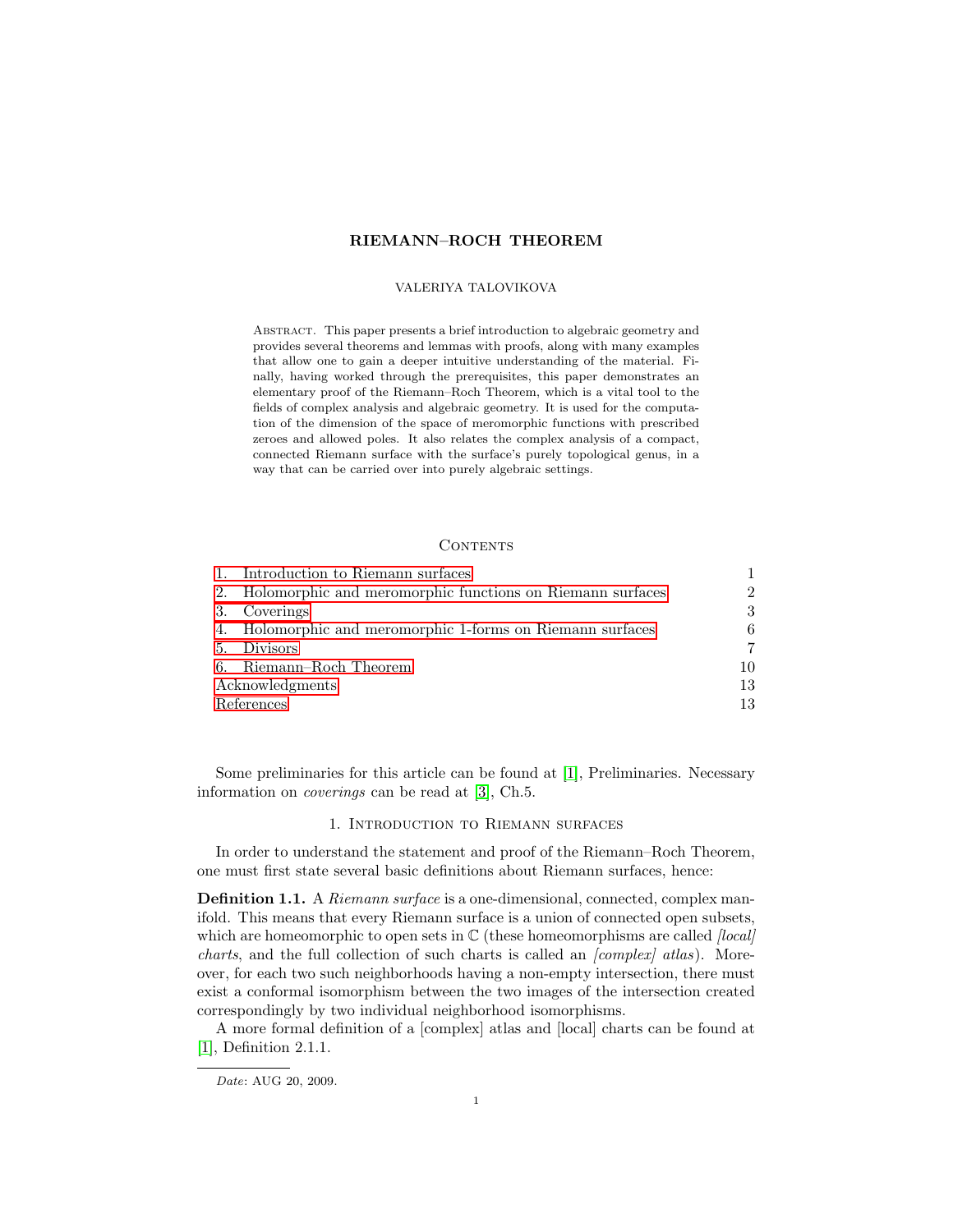#### 2 VALERIYA TALOVIKOVA

Any conected open set in  $\mathbb C$  is also is a non-compact Riemann surface. An atlas of such surfaces can contain just one chart and unlike more complicated surfaces there is no necessity in change of coordinates.

Remark 1.2. In the following, unless explicitly stated otherwise, we assume that our Riemann surfaces are compact topological spaces.

Definition 1.3. Any compact Riemann surface is homeomorphic to a sphere with  $q > 0$  handles attached, and the number q is called the genus of the Riemann surface.

In particular, the simplest example of a compact Riemann surface is the Riemann sphere (i.e. a sphere with *zero* handles).

Fact 1.1 (Riemann Classification Theorem). Every compact Riemann surface is homeomorphic to a sphere with q handles for a certain q. A sphere with zero handles is simply a sphere. A sphere with one handle homeomorphic is to a torus. The proof of this Theorem can be found at [\[3\]](#page-12-2), Ch 1. Another example of a compact Riemann surface is a torus. The proof that a torus is, in fact, a Riemann surface can be found at [\[1\]](#page-12-1) (Example 2.2.3, Proposition 2.2.4).

**Definition 1.4.** The Riemann sphere is the set  $\overline{C} = \mathbb{C} \cup \infty$  with the neighborhoods  $U_0 = \mathbb{C}$  and  $U_1 = (\mathbb{C} \setminus \{0\}) \cup \{\infty\}$  and corresponding charts given by:

$$
\phi_0(z) = z
$$
 and  $\phi_1(z) = \begin{cases} \frac{1}{z}, & \text{if } z \neq \infty \\ 0, & \text{if } z = \infty \end{cases}$ 

The proof that Riemann sphere is, indeed, a Riemann surface can be found at [\[1\]](#page-12-1) (Proposition 2.2.2).

<span id="page-1-0"></span>2. Holomorphic and meromorphic functions on Riemann surfaces

**Definition 2.1.** (Cf. [\[1\]](#page-12-1), Definition 2.3.1) Let X and Y be Riemann surfaces that are not necessarily compact. A function  $f : X \to Y$  is called *holomorphic* if for all charts  $\phi: U_1 \to V_1$  on X, and  $\psi: U_2 \to V_2$  on Y the function  $\psi \circ f \circ \phi^{-1}$  is holomorphic (in usual sense) on  $\phi(U_1 \cap f^{-1}(U_2))$ .

**Proposition 2.2.** Let X be a compact Riemann surface. If  $f : X \to \mathbb{C}$  is holomorphic, then f is constant.

*Proof.* Can be found at [\[1\]](#page-12-1), Theorem 2.3.3.

Definition 2.3. Let X be a Riemann surface that is not necessarily compact. A function f on X is called *meromorphic* if f is holomorphic on  $X\backslash S$ , where  $S \subset X$ is a discrete (possibly empty) subset of X, and f has poles at every point  $x \in S$ .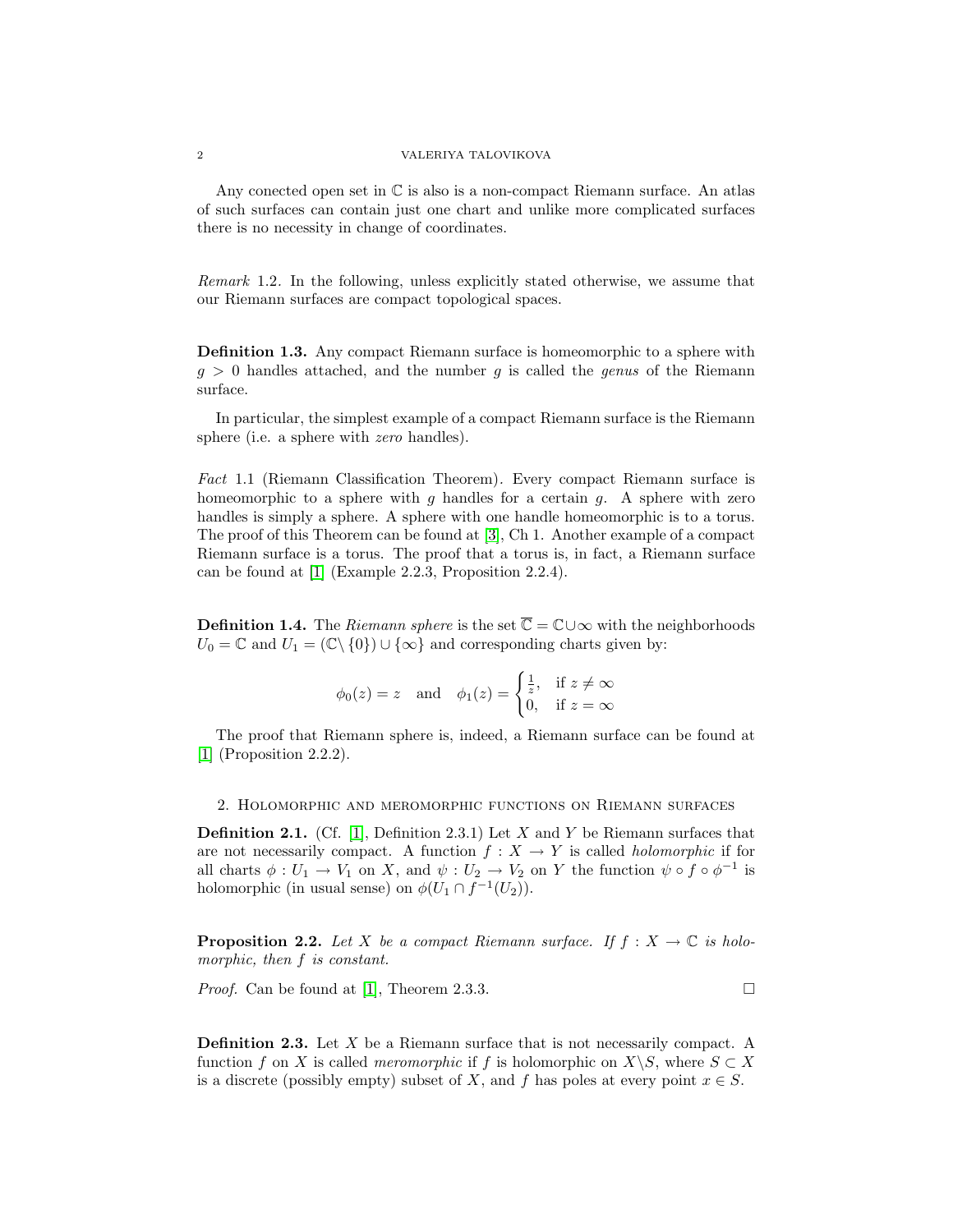Obviously, any holomorphic function is also meromorphic; the sums, differences, products, and quotients of two meromorphic functions are also meromorphic.

<span id="page-2-1"></span>Proposition 2.4. There exists a natural bijection between the set of meromorphic functions on a Riemann surface X, which is not necessarily compact, and the set of holomorphic functions (maps) from X to  $\overline{\mathbb{C}}$ .

*Proof.* If f is our meromorphic function on  $X$ , and  $S$  is the set of its poles, we can define a map  $\bar{f}: X \to \overline{\mathbb{C}}$  by the following rule:  $\bar{f}(x) = \infty$ , if  $x \in S$ , and  $\bar{f}(x) = f(x)$ , otherwise. It is easy to see that  $\bar{f}$  is holomorphic: for  $x \notin S$ , there is no contradiction because f is already holomorphic at x. If  $x \in S$ , then the composition of f with the chart  $\phi_1: U_1 \to \mathbb{C}$  is  $z \mapsto \frac{1}{f(z)}$ , and if f has a pole at x, then  $\frac{1}{f(z)}$  is bounded in the neighborhood of x and can be made holomorphic in accordance with the removable singularity theorem. Thus,  $\bar{f}$  is also holomorphic (since its local representation in the neighborhood of  $x$  is.) The converse is also true: if we have a holomorphic map  $\bar{f}$ , we can easily build a meromorphic function f by restriction of  $\bar{f}$  to pre-images of C. Using same ideas we can see that f has poles in the points at the pre-images of  $\infty$ .

<span id="page-2-2"></span>Fact 2.1 (Riemann's Existence Theorem). Every compact Riemann surface admits a non-constant meromorphic function. The proof of the Theorem can be found at  $[10]$ .

**Definition 2.5.** If  $f : X \to Y$  is a holomorphic map of Riemann surfaces and a is a point of  $X$ , then we can find a local chart neighborhood  $U$  of  $a$ , defined by the coordinate z, such that a corresponds to  $z = 0$ . We can similarly find a chart for  $f(U)$  under which  $f(a)$  corresponds to zero. Under these coordinates, f in U will be represented by a Taylor series  $c_n z^n + c_{n+1} z^{n+1} + \cdots$ , where  $n \ge 1$ . We will call such coordinates *local coordinates*, and the corresponding Taylor series as the *local* representation for f.

# 3. Coverings

<span id="page-2-0"></span>**Definition 3.1.** A local homeomorphism  $\pi : M' \to M$ , where M and M' are manifolds, is called a *covering* if each  $x \in M$  has a connected neighborhood V such that every connected component of  $\pi^{-1}(V)$  is mapped by  $\pi$  homeomorphically onto V. If  $\pi$  is clear from the context, we sometimes also call M' a covering space of M, and  $\pi$  is the *covering map*. The homeomorphic copies in M' of the connected neighborhood V are called *sheets*. For any point  $x \in M$  the inverse image of x in  $M'$  is called the *fiber* over x.

For every  $x \in M$ , the fiber over x is a discrete subset of M'. If M is connected, the fibers are homeomorphic and so there is a discrete space  $F$  such that the fiber over each  $x \in M$  is homeomorphic to F. Moreover, for every  $x \in M$  there is a neighborhood V of x such that its full pre-image  $\pi^{-1}(V)$  is homeomorphic to  $V \times F$ . In particular, the cardinality of the fiber over  $x$  is equal to the cardinality of  $F$  and it is called the *degree* of the cover  $\pi$ . Thus, if every fiber has n elements, we refer to it as an n-fold covering.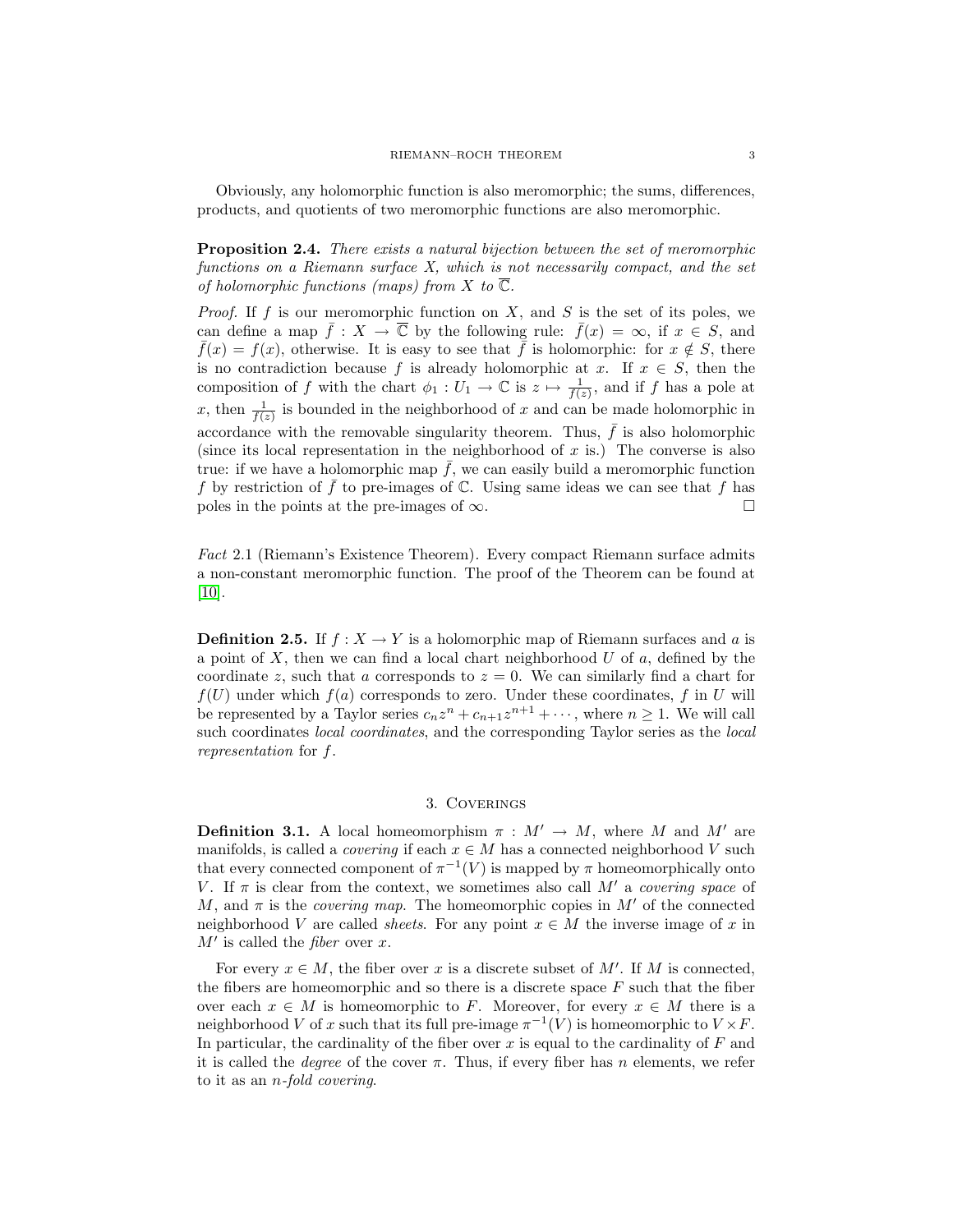The following proposition gives a useful criterion to determine if a map is a covering; its proof can be found at page 56 of [\[2\]](#page-12-4).

<span id="page-3-0"></span>**Proposition 3.2.** ([\[2\]](#page-12-4), Proposition 7.2) Let  $f : M' \to M$  be a surjective continuous mapping of manifolds that satisfies the following conditions:

(1) f is a local homeomorphism

(2) for each compact subset  $K \subset M$ , the set  $f^{-1}(K) \subset M'$  is also compact. Then, f is a covering map and for each  $x \in M$  the fiber of x is finite.

**Definition 3.3.** Let f be a holomorphic map from a Riemann surface X to a Riemann surface Y and let a be a point of X. The winding number of  $f(X)$  with respect to the point  $f(a)$  is a positive integer called the *ramification index* of a. If the ramification index is greater than 1, then a is called a *ramification point* of  $f$ , and the corresponding value  $f(a)$  is called a (algebraic) *branch point*. Equivalently,  $a$  is a ramification point with ramification index  $k$  if there exists a holomorphic function  $\phi$  defined in a neighborhood of a such that  $f(z) = \phi(z)(z - a)^k$  for some positive integer  $k > 1$ . If z is a local coordinate, f can be presented as  $\phi(z) z^k$ .

<span id="page-3-1"></span>**Proposition 3.4.** (2), pg. 55) Let f be a holomorphic map from a Riemann surface  $X$  to a Riemann surface  $Y$ ; then:

- $(1)$   $f(X) = Y$
- (2) For each  $y \in Y$ , the fiber of y is a finite set.
- (3) The number of ramification points on X is finite; If  $S \subset Y$  is the set containing images of all ramification points of  $X$ , then restriction of  $f$  on  $X \backslash f^{-1}(S) \to Y \backslash S$  is a covering map.
- (4) If the degree of this covering map equals n and  $f^{-1}(y) = \{x_1, \ldots, x_k\}$  is the pre-image of a point  $y \in Y$ , then  $\sum_{i=1}^{k} e_i = n$ , where  $e_i$  is the ramification index of  $x_i$ .
- *Proof.* (1)  $f(X)$  is closed in Y, because X is compact and f is continuous, and  $f(X)$  is open in Y, because f is holomorphic. Since Y is connected, it must be that  $f(X) = Y$ .
	- (2)  $f^{-1}(y)$  cannot have an accumulation point  $x_0$  in X (otherwise, f would be constant in a neighborhood of  $x_0$  and, hence, everywhere). So,  $f^{-1}(y)$  is discrete and (since  $X$  is a compact) finite.
	- (3) From the local representation viewpoint,a ramification point is a zero of a derivative of f (with f presented locally as  $\phi(z)z^k$ ). By the same reasoning zeroes of the derivative cannot have an accumulation point (otherwise, the derivative will be zero everywhere, and  $f$  would be a constant). So, again this set is discrete and finite. To prove that restriction of f to  $X\backslash f^{-1}(S) \to$  $Y \backslash S$  is a covering map we can use [3](#page-3-0).2, with  $M' = X \backslash f^{-1}(S)$  and  $M = Y \backslash S$ . Second condition of 3.[2](#page-3-0) is satisfied because  $X$  is compact.
	- (4) We can find neighborhoods  $U_i$  for each  $x_i$  such that the local representation for f in  $U_i$  behaves like  $z^{e_i}$ , so restriction of f on  $U_i \backslash \{x_i\}$  covers its image  $e_i$  times. Since, for all points y' close enough to y, we have  $f^{-1}(y') \subset \bigcup_i U_i$ , the equality  $\sum_{i=1}^{k} e_i = n$  follows from the fact that all points  $y' \neq y$  close enough to  $y$  have  $n$  pre-images.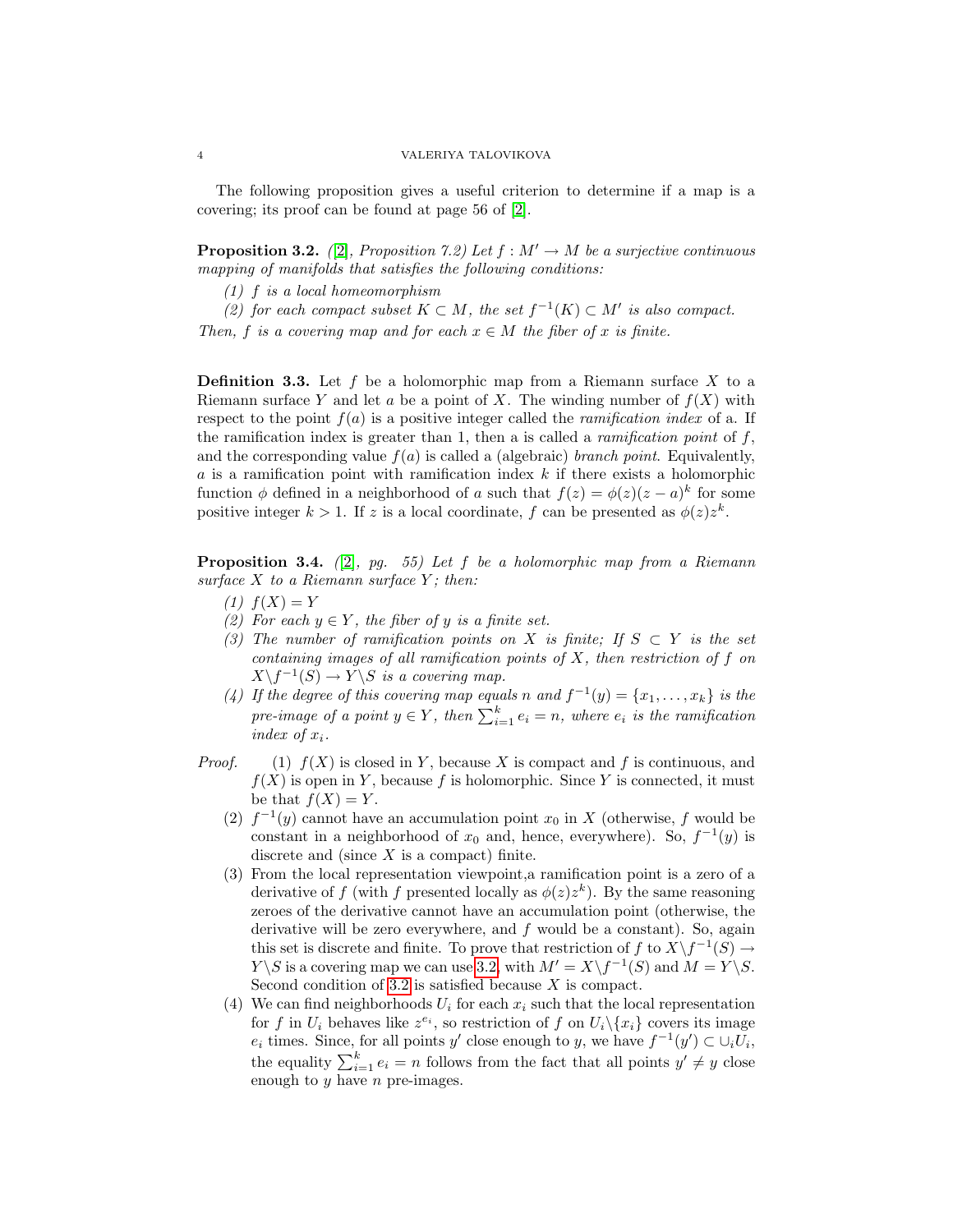**Proposition 3.5.** The number of zeroes is equal to the number of poles for any meromorphic function on a Riemann surface.

*Proof.* In virtue of 2.[4](#page-2-1) to the meromorphic function  $f$  corresponds a holomorphic map  $\bar{f}$  from our Riemann surface X to  $\bar{C}$ . By [3](#page-3-1).4, to  $\bar{f}$  corresponds a covering map from X to  $\overline{\mathbb{C}}$  and the degree of the covering map is the number of pre-images for any point of  $\overline{\mathbb{C}}$  counted with multiplicities (ramification indexes).

The degree is the same for every point, in particular, for 0 and  $\infty$ . Thus, the number of pre-images of 0 counted with multiplicities (zeroes of  $f$ ) is the same as the number of pre-images of  $\infty$  counted with multiplicities (poles of f).

Theorem 3.1. Fundamental Theorem of Algebra Every non-constant, single-variable, degree-n polynomial with complex coefficients has  $n$  complex roots (counted with multiplicities).

*Proof.* Our polynomial f is a meromorphic function  $f(z) = w$  on the Riemann surface  $\mathbb{C}$ (the details can be found in [\[2\]](#page-12-4), Lecture 6). Hence, f has to have as many zeroes as poles (counted with multiplicities). Clearly, f has just one pole of order  $n$  (at infinity), so the number of zeroes of f also is n.

**Definition 3.6.** We can define the *Euler characteristic* for a Riemann surface X in the following way. Let us triangulate the Riemann surface (we assume that this is always possible). The Euler characteristic of the surface is then  $\chi = V - E + F$ , where  $V, E$ , and  $F$  are respectively the numbers of vertices, edges, and faces of our triangulation. It is well-known that Euler characteristic  $\chi$  is a topological invariant and, in particular, does not depend on the triangulation itself.

It is also well-known that if the genus of our Riemann surface is equal to  $q$ , then  $\chi = 2-2g$ . (For the proof, we could describe our Riemann surface as a sphere with g handles, triangulate it, and find the Euler characteristic directly).

Theorem 3.2. Riemann-Hurwitz formula (Cf. [\[2\]](#page-12-4), pp.57, 58) Let  $f: X \to Y$  be a non-constant holomorphic map of one compact Riemann surface into another. If  $\deg f = n$ , the genus of X is equal to  $g(X)$ , the genus of Y is equal to  $g(Y)$ , and f is ramified at m points on X with indexes of ramification  $e_1, \ldots, e_m$  correspondingly.

(3.7) 
$$
2 - 2g(X) = n(2 - 2g(Y)) - \sum_{i=1}^{m} (e_i - 1).
$$

Proof. We will triangulate the surface Y in such way that all branch points are among the vertices of the triangulation. Then, f will provide for a branched covering map from  $X$  to  $Y$ . If  $V$ ,  $E$ , and  $F$  are correspondingly the number of vertices, edges and faces of the triangulation, then the Euler characteristic  $\chi = 2 - 2g(Y) =$  $V - E + F$ . If we consider the pre-image of our Y triangulation on X, we will get a triangulation on X, with the number of edges  $E' = nE$ , the number of faces

 $\Box$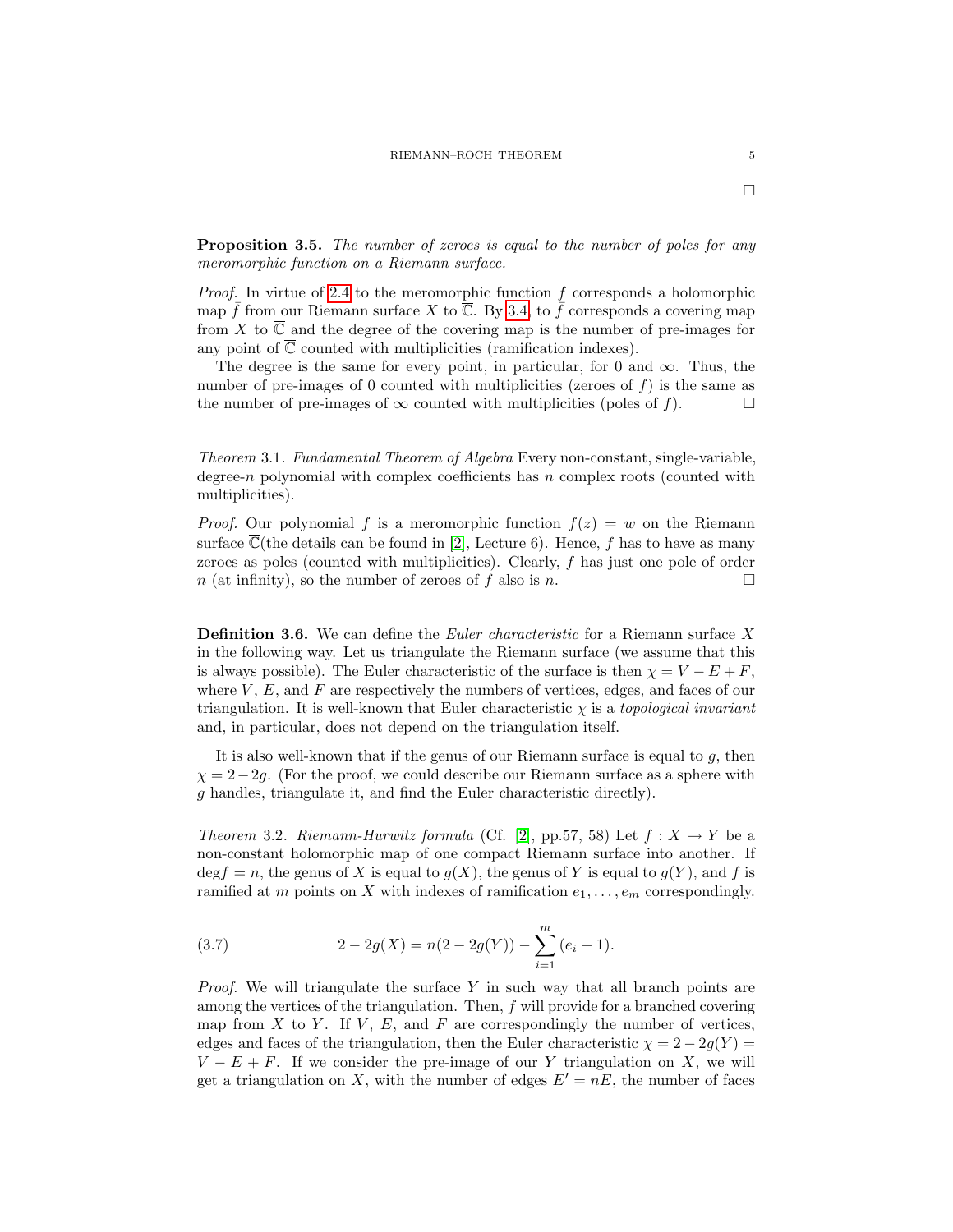$F' = nF$  and the number of vertices  $V' = nV - \sum_{i=1}^{m} (e_i - 1)$  (because a single branch point  $i$  will correspond to  $e_i$  regular points).

Now, we can calculate the Euler characteristic for  $X$ . It is:

$$
2-2g(X) = V' - E' + F' = nV - \sum_{i=1}^{m} (e_i - 1) - nE + nF = n(2-2g(Y)) - \sum_{i=1}^{m} (e_i - 1).
$$

# <span id="page-5-0"></span>4. Holomorphic and meromorphic 1-forms on Riemann surfaces

**Definition 4.1.** A *holomorphic 1-form* on a Riemann surface  $X$  is a complex differential form of degree 1 on  $X$  that can be written in local coordinates as  $\omega = f dz$ , where function f is a holomorphic function of the local coordinate z.

If we change our coordinate in a holomorphic way:  $z = z(w)$ , where  $z(w)$  is a holomorphic function of argument w, then  $f(z)dz = f(z(w))z'(w)dw$ . So if a 1-form can be written as  $fdz$  with holomorphic f for some coordinate z, it can be written this way for *any* coordinate.

**Definition 4.2.** A *meromorphic 1-form* on a Riemann surface X is a complex differential form of degree 1 on X that is *holomorphic* on  $X\backslash S$ , where  $S\subset X$  is a discrete (possibly empty) subset of X, such that any point  $a \in S$  has a neighborhood U on which the restriction of  $\omega$  can be written as  $f\omega'$ , where f is a meromorphic function on U with a pole at a, and  $\omega'$  is a holomorphic 1-form on U.

Informally, a meromorphic 1-form  $\omega$  is something that can be written in local coordinates as  $f(z)dz$ , where f is a meromorphic function.  $\omega$  has a pole at the point a if and only if  $f(z)$  has a pole at a, provided that  $\omega$  can be written as  $f(z)dz$ in a neighborhood of the point a.

**Proposition 4.3.** If  $\omega_1$  and  $\omega_2$  are meromorphic 1-forms on a compact Riemann surface X then there exists a meromorphic function f for which  $\omega_1 = f \omega_2$ .

*Proof.* If in some neighborhood  $U \subset X$  our 1-forms can be written as  $\omega_1 = f_1 dz$ ,  $\omega_2 = f_2 dz$ , where  $f_1$  and  $f_2$  are meromorphic functions on U and z is a local coordinate, we will set  $f_U$  to be the meromorphic function  $f_1/f_2$  on U. If in some other neighborhood  $V \subset X$  having non-empty intersection with U, we have  $\omega_1 =$  $g_1dw, \omega_2 = g_2dw$ , then on  $U \cap V$  we have  $g_1 = f_1 \cdot (dz/dw)$  and  $g_2 = f_2 \cdot (dz/dw)$ , so  $f_1/f_2 = g_1/g_2$ . Hence, the function  $f = f_1/f_2$  is well-defined and  $\omega_1 = f\omega_2$ .  $\Box$ 

<span id="page-5-1"></span>**Proposition 4.4.** The sum of the all residues for a meromorphic 1-form  $\omega$  on any compact Riemann surface X is 0.

*Proof.* Let  $a_1, \ldots, a_n$  be set of all poles of the 1-form  $\omega$ . Since this set is discrete we can surround every point  $a_i$  with a small disk  $D_i$ , which does not contain other poles. On the set  $X' = X\setminus \text{Unit}(D_i)$ , our 1-form is holomorphic and closed. Hence, by the Stokes Theorem we have:

$$
\sum_{i} \int_{\partial D_i} \omega = \int_{\partial X'} \omega = \int_{X'} d\omega = 0.
$$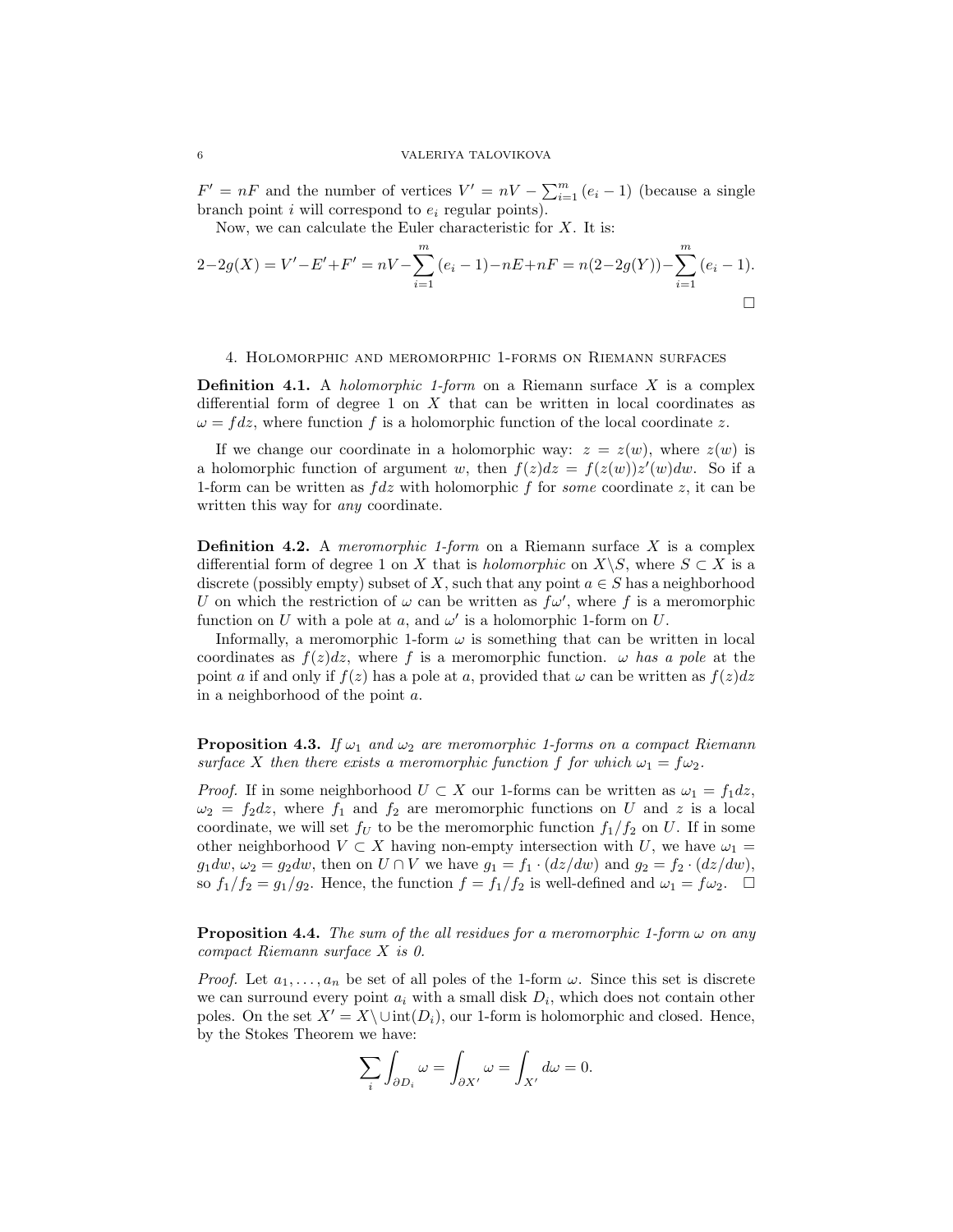**Definition 4.5.** The *principal part* at  $z = a$  of a function:  $f(z) = \sum_{k=-\infty}^{\infty} a_k(z - z)$  $a)^k$  is the portion of the Laurent series consisting of terms with negative degree. That is,  $\sum_{k=-\infty}^{-1} a_k(z-a)^k$  is the the principal part of f at a.

<span id="page-6-2"></span>**Proposition 4.6.** Reverse Residue Theorem If we have a set of points  $\{a_1, \ldots, a_n\}$ on a compact Riemann surface and also a set of principal parts  $\{f_1, \ldots, f_n\}$ , then the following are equivalent:

- (1) There exists a meromorphic function f that has principal part  $f_i$  at each point  $a_i$  and has no other poles.
- (2)  $\sum_{i=1}^{n} Res_{a_i} f_i \omega = 0$  for all holomorphic 1-forms  $\omega$  on our Riemann surface.

Proof. We will first prove the forward implication. If such a meromorphic function f exists, then for any holomorphic 1-form  $\omega$ , we have  $\sum_{i=1}^{n} \text{Res}_{a_i} f \omega = 0$  by [4.](#page-5-1)4. Now, f only has poles in points  $\{a_1, \ldots, a_n\}$ , and the principal part of f at  $a_i$  is equal to  $f_i$ . Therefore the residue of f at the point  $a_i$  is the coefficient of the  $z_{-1}$ term of the Laurent series  $f_i$ . Taking into account that  $\omega$  is a holomorphic 1-form, and so multiplying by  $\omega$  can only increase degrees but never decrease them, we have  $\text{Res}_{a_i} f \omega = \text{Res}_{a_i} f_i \omega$  and  $\sum_{i=1}^n \text{Res}_{a_i} f_i \omega = 0$ .

As to the reverse implication – follows from the Serre Duality (cf. [\[4\]](#page-12-5), pg. 188).  $\Box$ 

We will need to make use of the following theorem, whose proof can be found at [\[10\]](#page-12-3).

<span id="page-6-1"></span>Theorem 4.1. If the genus of Riemann surface X is equal to g, there exist on X exactly g independent holomorphic 1-forms.

## 5. Divisors

<span id="page-6-0"></span>**Definition 5.1.** A *divisor* is an element of a free abelian group generated by the points of Riemann surface. Or, more simply stated, a divisor is a linear combination of finite number of points with integer coefficients.

Since divisors are elements of an abelian group, they can be added, subtracted, and multipled by integers. If  $D_1 = \sum_a n_a a$  and  $D_2 = \sum_a m_a a$  are divisors, then  $D_1 + D_2 = \sum_a (n_a + m_a)a$ . We can also compare divisors:  $D_1 \leq D_2$  if and only if  $n_a \leq m_a$  for all a.

**Definition 5.2.** If  $D = \sum_{a} n_a a$  is a divisor, then the *degree* of D is the sum  $deg(D) = \sum_{a} n_a$ . (Do not confuse the degree of a divisor with the degree of a covering map!) Because  $\deg(D_1 + D_2) = \deg(D_1) + \deg(D_2)$ , we see that deg is a homomorphism from the abelian group of divisors to the abelian group  $\mathbb{Z}$ .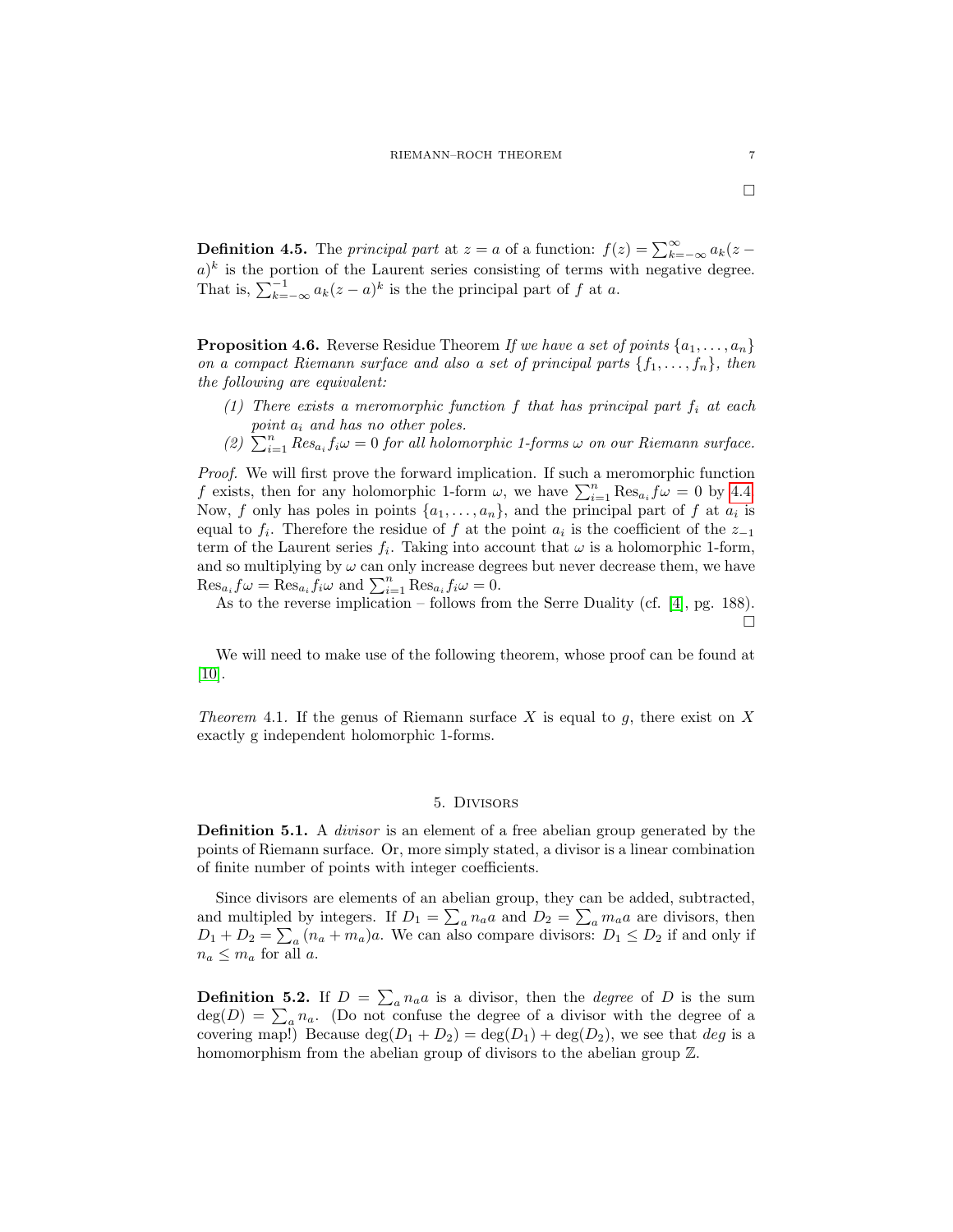#### 8 VALERIYA TALOVIKOVA

Definition 5.3. If f is a meromorphic function on a (not necessarily compact) Riemann surface  $X$ , and  $a$  is a point of  $X$ , we define the order of  $f$  at  $a$  as

$$
ord_a(f) = \begin{cases} k, & f \text{ has a zero of multiplicity } k \text{ at } a \\ -k, & f \text{ has a pole of multiplicity } k \text{ at } a \end{cases}
$$

For every meromorphic function  $f$  on a compact Riemann surface, there corresponds a divisor  $\sum_a ord_a(f)a$  over the (discrete and hence finite) set of points where the function  $f$  has zeroes and poles.

**Definition 5.4.** The divisor  $\sum_a ord_a(f)a$  is denoted as  $(f)$  and called the *principal* divisor for f.

It is obvious that  $(f \cdot g) = (f) + (g)$  and  $(f/g) = (f) - (g)$ .

Lemma 5.1. If  $f$  is a meromorphic function on a compact Riemann surface, then  $deg((f)) = 0.$ 

Proof. As we proved earlier in the paper, any meromorphic function on a compact Riemann surface has as many poles (counted with multiplicities) as it has zeroes (counted with multiplicities). Thus, by definition of *ord* and  $deg$ ,  $deg((f)) = 0$ .

**Definition 5.5.** If  $\omega$  is a meromorphic 1-form on a (not necessarily compact) Riemann surface X, and a is a point of X, we define the order of  $\omega$  at a to be  $ord_a(\omega) = ord_a(f_a)$ , where  $f_a$  is a local representation of  $\omega$  at the point a, i.e.  $\omega$  is represented locally as  $f_a dz$  in a neighborhood of a.

**Definition 5.6.** The divisor  $\sum_a ord_a(\omega)a$  is denoted as  $(\omega)$  and called the *canonical divisor* of the meromorphic 1-form  $\omega$ .

It is obvious from the given definitions that if  $f$  is a meromorphic function and  $\omega$  is a meromorphic 1-form, then  $(f \cdot \omega) = (f) + (\omega)$ . Due to additivity of deg and the previous lemma, we see that  $deg((f\omega)) = deg((f)) + deg((\omega)) = deg((\omega)).$ 

Since, any meromorphic 1-form can be presented as any other meromorphic 1 form multiplied by some meromorphic function, we see that all canonical divisors have the same degree.

Lemma 5.2. If  $\omega$  is a meromorphic 1-form on a compact Riemann surface X, then  $deg((\omega)) = -\chi$ , where  $\chi$  is the Euler characteristic of the Riemann surface.

Proof. Due to the remark above, it is enough to prove the lemma for any 1-form. For our 1-form we choose  $df$ , where f is some non-constant meromorphic function on our Riemann surface, which exists due to Riemann's Existence Theorem (2.[1\)](#page-2-2). We will consider f as a holomorphic map from X to  $\overline{\mathbb{C}}$ .

We may assume that there are no ramification points among pre-images of  $\infty \in \mathbb{C}$ – otherwise, we can "rotate" the Riemann sphere (using some Moebius transformation) and consider the combination of  $f$  with this "rotation" and its inverse.

Let us count deg(*df*). We will denote the covering degree of f by n, and ramification indexes of f by  $e_1, \ldots, e_m$ .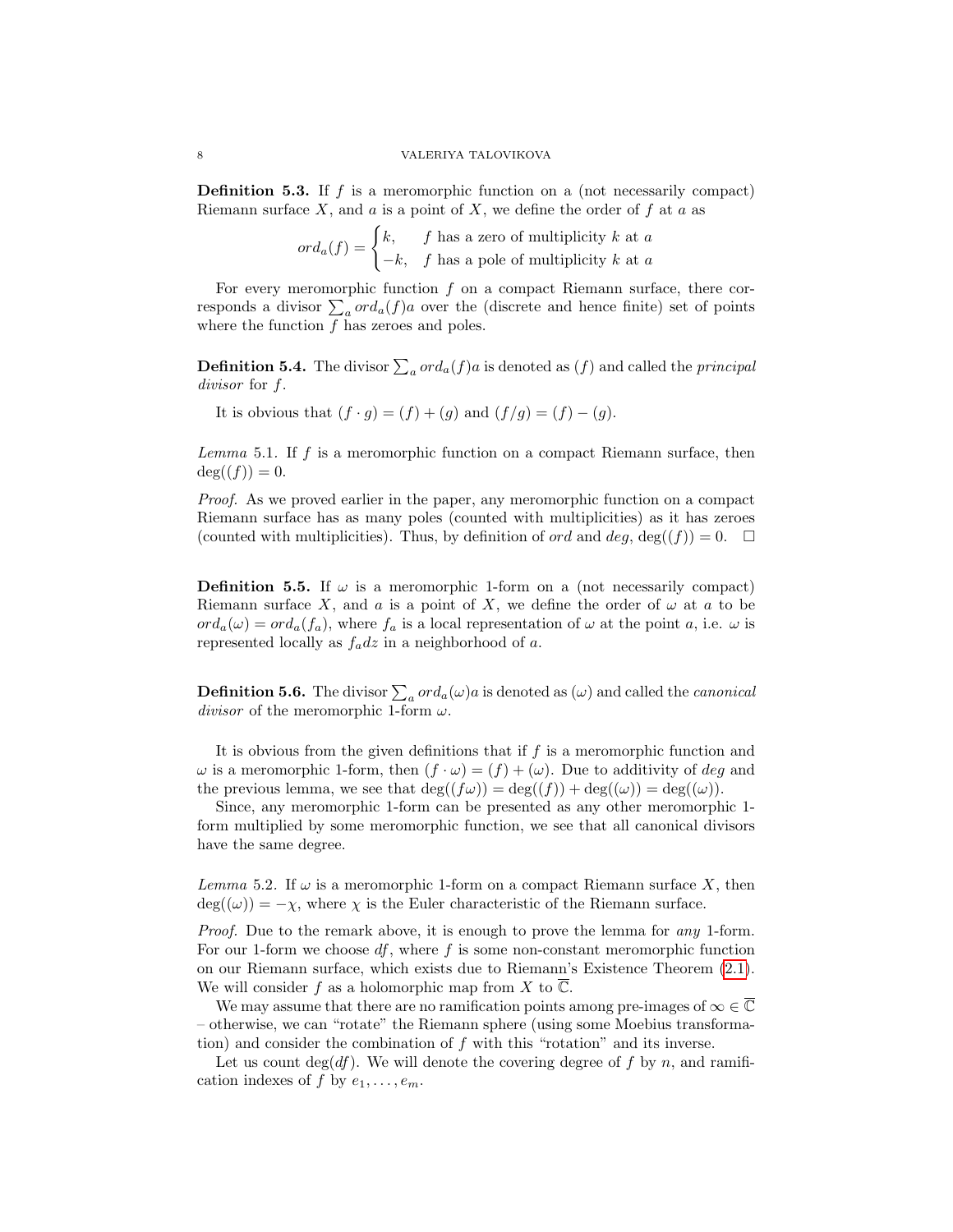Our function f has exactly n simple poles (pre-images of  $\infty$ ), and at each of them the 1-form df has a pole of order 2 (because,  $d(1/z) = -1/z^2$ ). On the other hand, zeroes of  $df$  are ramification points of the map  $f$ , and if the ramification index at some point is equal to e, then df has a zero of order  $e - 1$  at this point. (Explanation: at this point the Taylor series for f starts with  $c_e z^e$ , so, instead of e pre-images, f has just one at this point; thus the local representation of df at the point will start with  $ec_e z^{e-1}$ , i.e., it has a zero of order  $(e-1)$ .)

So, df has n poles of order 2 and m zeroes of orders  $e_1 - 1, \ldots, e_m - 1$ . Summing it all up, we get:

$$
\deg(df) = \sum_{i=1}^{m} (e_i - 1) - 2n,
$$

and this number is equal to  $-\chi = 2g - 2$  by the Riemann-Hurwitz formula.  $\square$ 

**Definition 5.7.** If D is a divisor, we define  $L(D)$  to be the set of all meromorphic functions f for which  $(f) + D \geq 0$ . Obviously,  $L(D)$  is a vector space over  $\mathbb{C}$ , and we define  $l(D)$  to be the dimension of this vector space. Similarly,  $I(D)$  is defined as the set of all meromorphic 1-forms  $\omega$  for which  $\omega \geq D$ . Obviously,  $I(D)$  is a linear space over  $\mathbb C$ , and  $i(D)$  is defined to be  $dim_{\mathbb C}(I(D))$ .

Corollary 5.3. If  $deg(D) < 0$ , then  $l(D) = 0$ .

*Proof.* Since any meromorphic function satisfies  $deg((f)) = 0$ , we see that  $L(D) = \emptyset$ (there is no such function f such that  $(f) + D \geq 0$ , otherwise we would have =  $deg(D) = deg((f)) + deg(D) = deg((f) + D) \ge 0.$  Thus,  $l(D) = 0.$ 

Corollary 5.4. If the divisor  $D = 0$ , then  $l(D) = 1$ .

*Proof.* Indeed, the space of meromorphic functions f such that  $(f) \geq 0$  is just the space of all *holomorphic* functions (no poles), i.e. the space of constants, which is isomorphic to  $\mathbb C$ .

<span id="page-8-0"></span>Lemma 5.5. The linear space  $I(D)$  is isomorphic to the space  $L(K - D)$ , where K is a canonical divisor. The linear space  $I(K - D)$  is isomorphic to the space  $L(D)$ .

*Proof.* We shall prove that  $I(K - D)$  is isomorphic to  $L(D)$  first. We assume that  $K = (\omega)$  for some meromorphic 1-form  $\omega$ .

If f is a meromorphic function, then  $(f) + D = (f\omega) - (\omega) + D = (f\omega) (K - D)$ . So,  $f \in L(D) = \{g \mid (g) + D \ge 0\}$  if and only if  $f\omega \in I(K - D)$  $\{\beta \mid (\beta) \geq K - D\}.$  Thus, we have a map:  $(L(D) \rightarrow I(K - D))$  given by  $f \mapsto f\omega$ . Since every meromorphic 1-form in  $I(K - D)$  can be presented as  $f\omega$  for some meromorphic function, we similarly have an inverse function  $I(K - D) \to L(D)$ . Since linearity of our map is obvious, we have an isomorphism between  $I(K - D)$ and  $L(D)$  for any divisor D.

Now, if we substitute  $K - D$  instead of D, we will get isomorphism between  $I(D)$ and  $L(K - D)$ .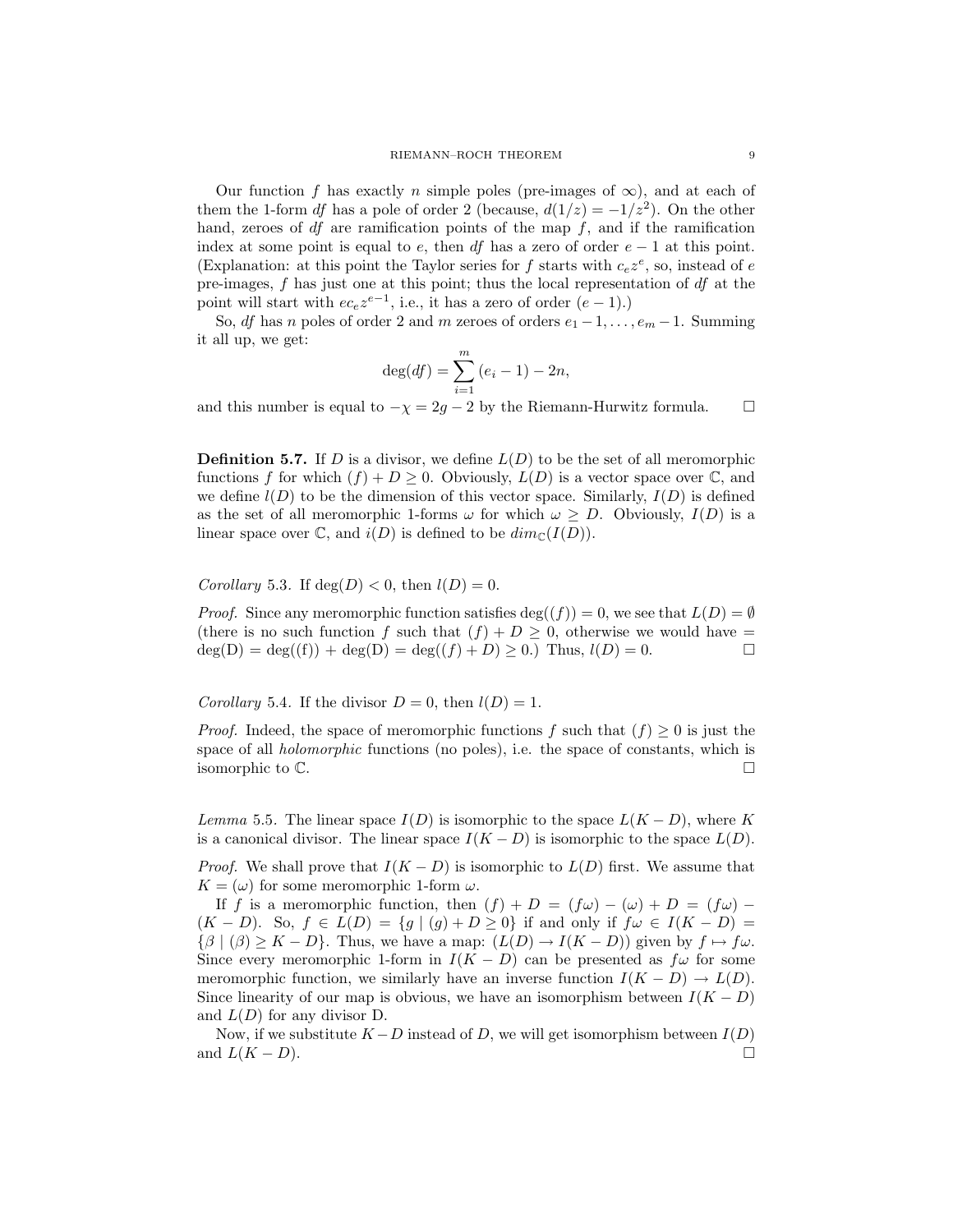Lemma 5.6. The linear space  $L(K)$ , where K is a canonical divisor, is isomorphic to the linear space of all holomorphic 1-forms on the same Riemann surface.

From the previous lemma  $L(K)$  is isomorphic to  $I(K-K) = I(0) = {\omega \mid (\omega) \geq 0}$ , which is obviously the space of all holomorphic 1-forms. From the previous lemma and the Theorem [4](#page-6-1).1 it follows that  $l(K) = dim(L(K)) = g$ .

**Definition 5.8.** Two divisors  $D_1$  and  $D_2$  on a Riemann surface are called *linearly* equivalent if there exists a meromorphic function  $f$  defined on the same surface such that  $D_1$  and  $D_2$  differ by its principal divisor  $(f)$ , i.e., if  $D_2 = D_1 + (f)$ .

Lemma 5.7. Linearly equivalent divisors have equal degrees.

*Proof.* If  $D_2 = D_1 + (f)$ , then  $\deg(D_2) = \deg(D_1 + (f)) = \deg(D_1) + \deg((f)) =$  $deg(D_1)$ , since  $deg((f)) = 0$ .

Lemma 5.8. If divisors  $D_1$  and  $D_2$  are linearly equivalent, the space  $L(D_1)$  is isomorphic to  $L(D_2)$ , and the space  $I(D_1)$  is isomorphic to  $I(D_2)$ .

*Proof.* Let us assume that  $D_2 = D_1 + (f)$  for a certain meromorphic function f. If g is a meromorphic function and  $g \in L(D_2)$ , then  $(fg) + D_1 = (f) + (g) +$  $D_1 = (g) + D_1 + (f) = (g) + D_2$ . It follows that  $(g) + D_2 \geq 0$  if and only if  $(fg) + D_1 \geq 0$ . Therefore, we have a map  $L(D_2) \rightarrow L(D_1)$ . Since, f is a meromorphic function, its inverse  $f^{-1}$  also is a meromorphic function, which clearly provides us with the inverse map  $L(D_2) \rightarrow L(D_1)$ . Since linearity is also obvious we have an isomorphism between  $L(D_1)$  and  $L(D_2)$ . The fact that  $I(D_1)$  is isomorphic to  $I(D_2)$  is proved similarly.

 $\Box$ 

# 6. Riemann–Roch Theorem

<span id="page-9-0"></span>Theorem 6.1. (Riemann–Roch Theorem) If  $D$  is a divisor on a compact Riemann surface of genus g, then  $l(D) - i(D) = \deg(D) + 1 - g$ .

There are several obvious implications of Riemann–Roch Theorem. If we assume that it is valid (without proof), we actually can prove the theorem that there exist exactly q holomorphic 1-forms on the Riemann surface X with genus q.

Indeed, if we take  $D = 0$  and substitute it in the Riemann–Roch Theorem, we will get:

$$
l(0) - i(0) = \deg(0) + 1 - g.
$$

Now,  $l(0) = 1$  as we have established earlier, and  $deg(0)$  is simply 0, as it is the sum of coefficients of the zero divisor.

 $i(0) = l(K)$ , where K is a canonical divisor. As we know  $L(K)$  is isomorphic to the space  $I(0) = {\omega | (\omega) \geq 0}$ , which is the space of all holomorphic 1-forms. Thus, the formula gives us:

$$
1 - i(0) = 0 + 1 - g,
$$

and we conclude that  $i(0)$  is equal to the dimension of the space  $I(0) = {\omega | (\omega) \geq 0}$ of all holomorphic 1-forms.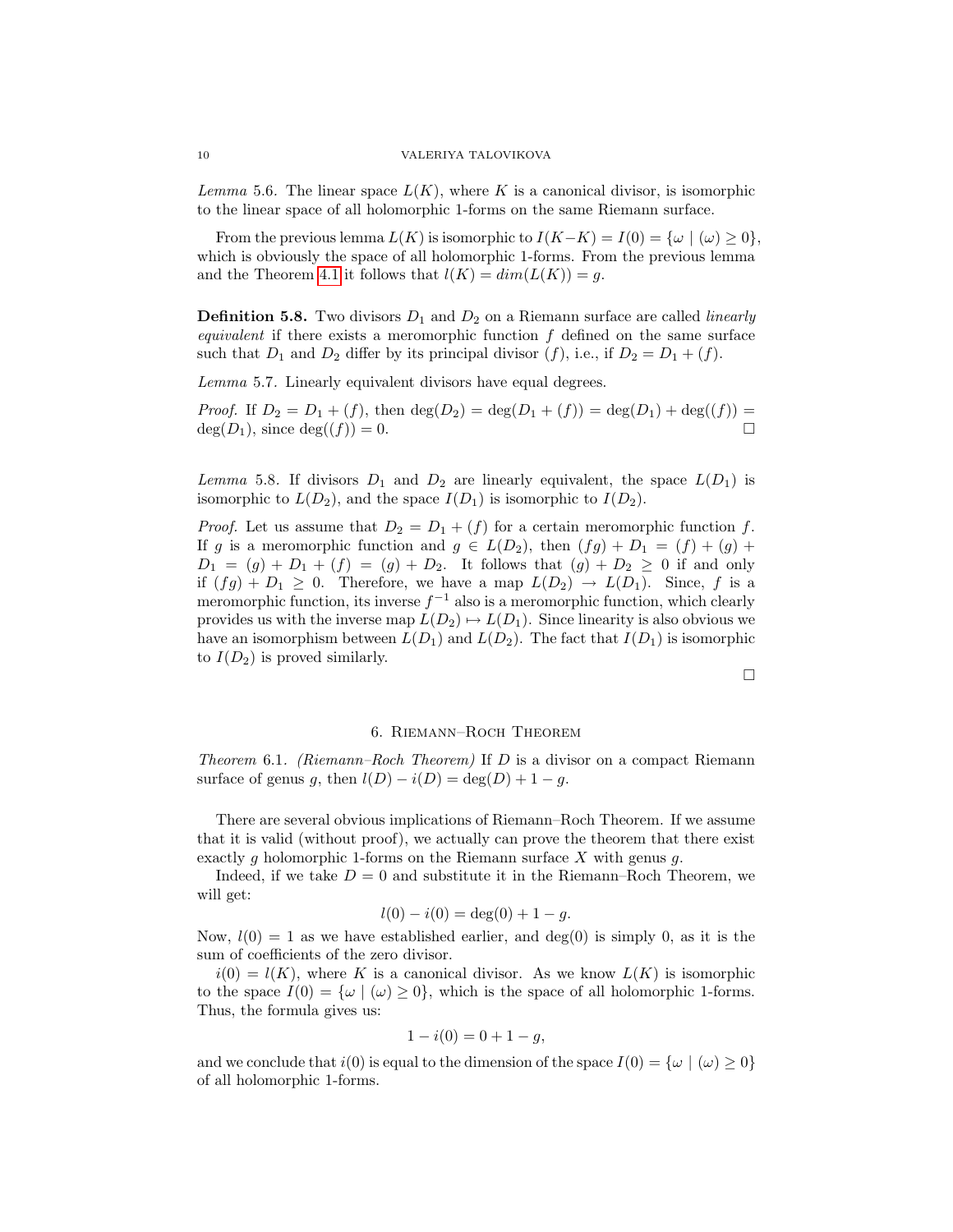Furthermore, if we substitute  $D = K$  into the Riemann–Roch formula, we will get:

$$
l(K) - i(K) = \deg(K) + 1 - g.
$$

Since  $l(K) = i(0) = q$ , and  $i(K) = l(0) = 1$  as mentioned above, we see that

$$
g - 1 = \deg(K) + 1 - g.
$$

Therefore we obtain the same formula  $\deg(K) = 2g - 2$  that was proven earlier.

Proof. The proof is done in three parts:

First we will prove the statement in the case where  $deg(D) \geq 0$ . Consider a divisor

$$
D = \sum_{i=1}^{n} m_i a_i
$$

with  $D \geq 0$ .

.

Let V be the set of all tuples  $\{f_1, \ldots, f_n\}$  of principal parts of the form

$$
f_i = \frac{c_{m_i}}{z^{m_i}} + \dots + \frac{c_{-1}}{z}.
$$

Obviously, V is a linear space over  $\mathbb C$  of dimension  $\deg(D)$ .

(Example: Say D =  $3a_1 + 2a_2$ . Then  $V = \left\{ \left( \frac{c_{-3}}{z^3} + \frac{c_{-2}}{z^2} + \frac{c_{-1}}{z}, \frac{d_{-2}}{z^2} + \frac{d_{-1}}{z} \right) \right\}$ , and  $dim_C(V) = 5 = deg(D).$ 

Let us create a map  $\Phi: L(D) \to V$  that sends  $f \in L(D)$  to the tuple of principal parts of  $f$  at the points  $a_i$ .

Also, let us consider the kernel of  $\Phi$ , which is the set of functions in  $L(D)$  that are sent to 0. Since  $D \geq 0$ , a function f with  $(f) \geq -D$  that is in the kernel has no principle parts at the points  $a_i$  and can have no other other poles. This implies that such an f is holomorphic and, therefore, constant. Thus  $dim(Ker(\Phi))$  must equal 1, since only constant functions are in the kernel.

Now, if we let  $Im(\Phi) = W$ , then we have

$$
l(D) = dim(Ker(\Phi)) + dim(Im(\Phi)) = 1 + dim(W)
$$

Next, we need to find out what  $dim(W)$  is: W is a set of  $\{f_i\}$  principal parts, such that exist  $f \in L(D)$  with set of tails equal to  $\{f_i\}$ . According to 4.[6,](#page-6-2) such f exists if and only if for all holomorphic 1-forms  $\omega$  on our Riemann surface  $\sum_{i=1}^{n} \text{Res}_{a_i} f_i \omega =$ 0. For each holomorphic 1-form  $\omega$  we will consider the linear map  $\lambda_{\omega}: V \to \mathbb{C}$ defined by  $\{f_1, \ldots, f_n\} \mapsto \sum_{i=1}^n Res_{a_i} f_i \omega$ .

Now,  $W = \bigcap Ker(\lambda_{\omega})$  is the intersection of the kernels of  $\lambda_{\omega}$  for all holomorphic 1-forms  $\omega$ . It follows (due to the standard theorem from Linear Algebra),  $dim(W)$  =  $dim(\bigcap Ker(\lambda_\omega)) = dim(V) - dim(\{\lambda_\omega\})$ , where  $\{\lambda_\omega\}$  is the linear space generated by all  $\lambda_{\omega}$ .

We know that  $dim(V) = deg(D)$ , so  $dim(W) = deg(D) - dim({\lambda_{\omega}})$  and  $l(D) =$  $1 + dim(W) = 1 + deg(D) - dim({\lambda_{\omega}}).$ 

Next, we need to find  $dim({\{\lambda_\omega\}})$ . The dimension of  ${\lambda_\omega\}$  is less than or equal to the genus g, since we know that the number of independent holomorphic 1-forms  $\omega$  is g. Thus, one needs to consider the 1-forms that turn all principal parts, the elements of our space V, to zero, because these will exactly correspond to maps  $\lambda_{\omega}$ that do not contribute to the space generated by  $\{\lambda_\omega\}.$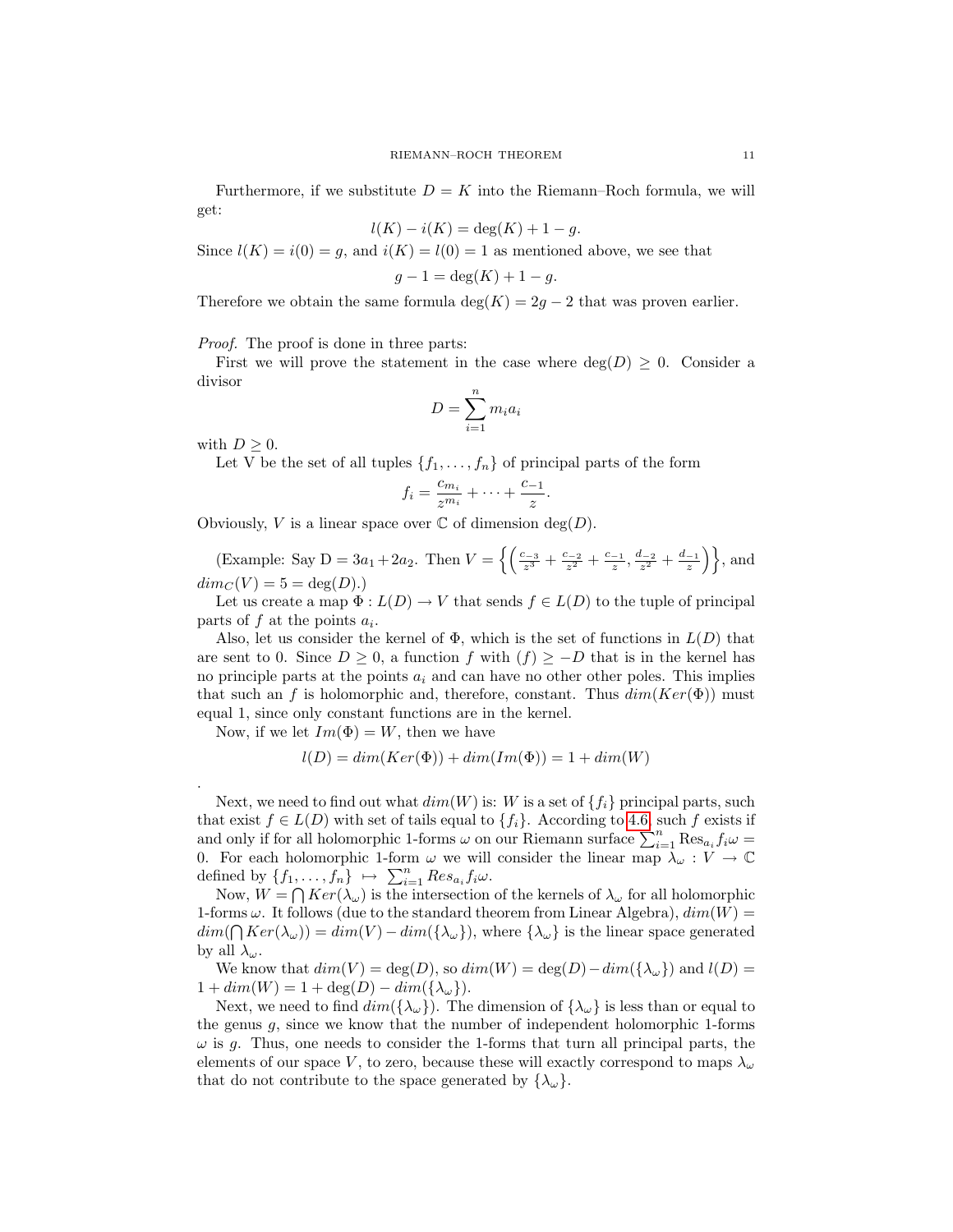#### 12 VALERIYA TALOVIKOVA

To make the principal part  $\frac{c_{m_i}}{z^{m_i}} + \cdots$  at  $a_i$  to turn to zero we need to multiply it by an  $\omega$  which has  $ord_{a_i}(\omega) \geq m_i$ . This is true if and only if  $(\omega) \geq D$ , i.e., if and only if  $\omega$  is in  $I(D)$ . Thus,  $\lambda_{\omega} = 0$  if and only if  $\omega$  is in  $I(D)$ , and so  $dim({\{\lambda_{\omega}\}}) = g - i(D)$ . From which follows,  $l(D) = 1 + deg(D) - g + i(D)$ , as desired.

Next, we will show that for all  $D$ ,  $l(D) - i(D) \geq 1 + \deg(D) - g$ . Let  $a \in X$  be a point on our surface. Obviously,  $deg(D-a) = deg(D)-1$ , so, if the inequality above is true for some divisor D, it easy to see that  $l(D-a)-i(D-a) \geq 1+\deg(D-a)-g=$  $deg(D) + 1 - g - 1 = l(D) - i(D) - 1$ , and the inequality is true for the divisor  $D - a$  too.

The idea is to take some divisor  $\geq 0$  and subtract from it point-by-point. In fact, taking into account the equality established in Part I, in order to establish our inequality, we just need to show that  $l(D - a) - i(D - a) \ge (l(D) - i(D)) - 1$ .

It is obvious that  $l(D) \geq l(D - a) \geq l(D) - 1$  and  $i(D) + 1 \geq i(D - a) \geq i(D)$ (since we only add/remove at most one coefficient/member at a single point -  $a$ ), so the worst case scenario occurs when  $l(D - a) = l(D) - 1$  and  $i(D) + 1 = i(D - a)$ , because only in this case  $l(D-a)-i(D-a) = (l(D)-i(D))-2$  (in all remaing cases either  $l(D-a)-i(D-a) = (l(D)-i(D))-1$  or  $l(D-a)-i(D-a) = (l(D)-i(D))$ .

We will show that this scenario is impossible: let us take f in  $L(D) \setminus L(D-a)$  and  $\omega$  in  $I(D-a) \setminus I(D)$ . Such f and  $\omega$  exist by our assumption that  $l(D-a) = l(D)-1$ and  $i(D)+1 = i(D-a)$ . Then,  $(f) \ge -D$ ,  $(f) < a-D$ ,  $(\omega) \ge D-a$ , and  $(\omega) < D$ . Say,  $D = na + \dots$  This implies that  $-n+1 > ord_a(f) \geq -n$ , which means that  $ord_a(f) = -n.$ 

Similarly,  $n > ord_a(\omega) \geq n-1$ , which implies  $ord_a(\omega) = n-1$ . Thus,  $ord_a(f\omega) =$  $-n+n-1=-1$ . In addition, for all  $b \neq a, ord_b(f\omega) \geq 0$ , because  $(f) \geq -D$ , and  $(f\omega) \geq -a$ , which implies that the poles may be in a only. Indeed,  $ord_a(f\omega) = -1$ .

But now we have  $\text{both}\sum_{i=1}^{n}\text{Res}_{a_i}f\omega=0$  and  $\text{Res}_{a}(f\omega)=c_{-1}\neq 0$  (for some  $c_{-1}$ , which cannot be equal to 0 because we have a pole of exactly first order), with a being the only point where  $(f\omega)$  may have (and has) non-zero residue; but this is a contradiction and implies that the worst case scenario never happens.

Thus,  $l(D - a) - i(D - a) \ge (l(D) - i(D)) - 1$ . This implies that for all divisors D we have

$$
l(D) - i(D) \ge deg(D) + 1 - g.
$$

Finally, for the last part of the proof we use a clever trick to obtain the desired equality for an arbitrary divisor D. We substitute  $K - D$  for D in the inequality proved in Part II. Since  $l(K - D) = i(D)$  (see 5.[5\)](#page-8-0).

$$
l(K - D) - i(K - D) \ge deg(K - D) + 1 - g
$$
  
\n
$$
i(D) - l(D) \ge deg(K - D) + 1 - g
$$
  
\n
$$
i(D) - l(D) \ge degK - deg(D) + 1 - g
$$